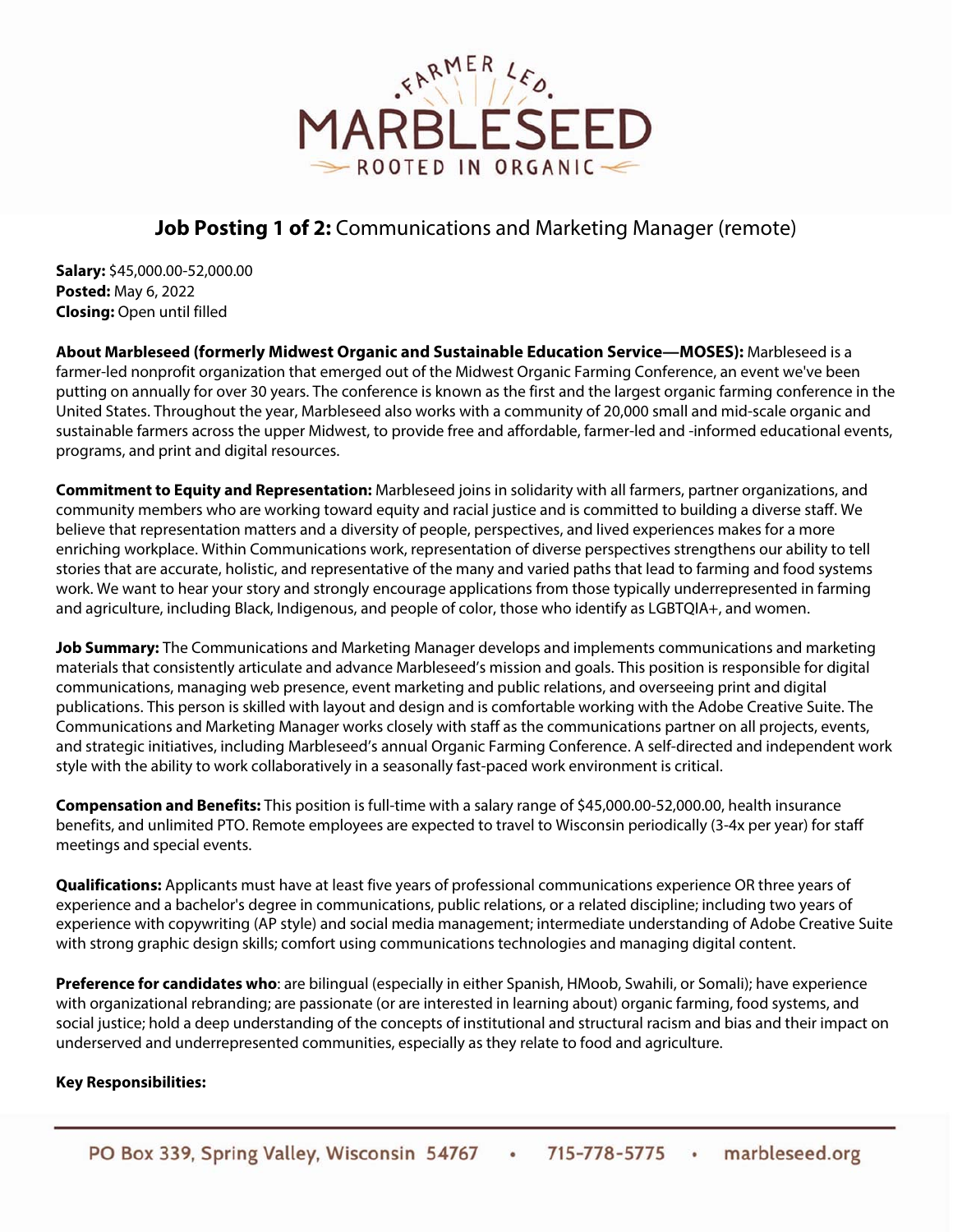

### **Storytelling & Content Creation:** Write and edit copy for various platforms

- Align tone across all digital platforms and print publications with the overall Marbleseed brand
- Translate program and mission-based work into compelling stories that can inspire a broader audience, including farmers, consumers, and funders
- Use written and verbal communication skills to communicate to diverse audiences, specifically communities that are diverse racially, ethnically, and socioeconomically
- Collaborate to create content for the Organic Broadcaster, a bi-monthly newspaper published by Marbleseed that reaches over 15,000 readers
- Edit the Organic Broadcaster, closely following A.P. Style.

**Digital and Print Media Management:** Maintain and update website, eNews, social media platforms, and digital content and communications consistent with Marbleseed's brand and organizational goals.

### **Social Media:**

- Manage existing social media platforms and identify new opportunities to remain current with trends and best practices
- Create content for a compelling content calendar and campaigns reflecting Marbleseed's mission to fuel audience and traffic growth
- Lead social media strategies that ensure all content aligns with Marbleseed's mission, vision, and marketing goals
- Utilize content management platform (Buffer) to schedule content, manage engagement, and oversee analytics
- Manage ad campaigns and collaborate with Director of Development to build digital fundraising strategies
- Collaborate with social media influencers to advocate for Marbleseed's mission, support revenue generation, and elevate brand awareness goals

#### **Website:**

- Create and update content for Marbleseed's website, collaborating and troubleshooting with web developers when necessary
- Utilize assessment tools such as Google Analytics to analyze website performance and identify improvements in user experience

#### **Email Marketing:**

- Create email campaigns (Salsa CRM/Salsa Engage), including monthly eNewsletter
- Oversee email lists, content development and assist with segmentation
- Analyze email metrics, sharing results and adjust strategies based on outcomes

#### **Graphic Design / Visual Communication:**

- Maintain brand consistency across all platforms and materials
- Design and create collateral for organization, fundraising, events, and campaigns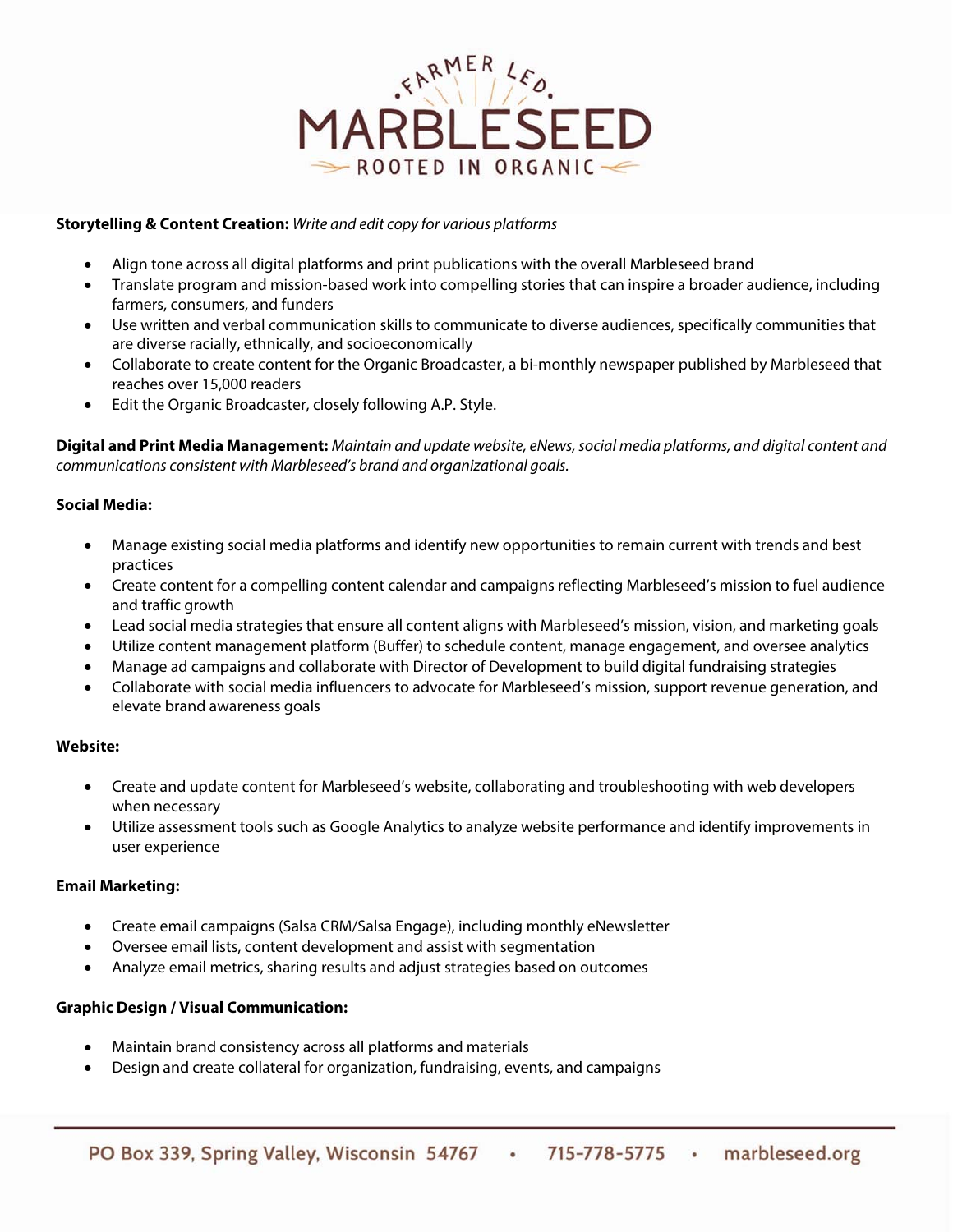

- Design bi-monthly newspaper, annual report, flyers, banners, posters, infographics, and other marketing materials utilizing the Adobe Creative Suite
- Maintain photo and video library

**How to Apply:** Email a letter of interest, resume, and a portfolio or work samples that directly demonstrate your skills for this position. Send materials to hr@marbleseed.org with subject line: Communications and Marketing Manager. Position open until filled.

# **Job Posting 2 of 2:** Communications & Administrative Coordinator

**Classification:** Part-time, 36-40 hours per week, fluctuating seasonally **Pay:** \$20.43 per hour **Location:** Spring Valley, Wisconsin / Remote **Posted:** May 23, 2022 **Closing:** Open until filled

**About Marbleseed (formerly Midwest Organic and Sustainable Education Service—MOSES):** Marbleseed is a farmer-led nonprofit organization that emerged out of the Midwest Organic Farming Conference, an event we've been putting on annually for over 30 years. The conference is known as the first and the largest organic farming conference in the United States. Throughout the year, Marbleseed also supports a community of 20,000 small and mid-scale organic and sustainable farmers across the upper Midwest, providing free and affordable, farmer-led and informed educational events, programs, and print and digital resources.

Marbleseed joins in solidarity with all of the farmers, partner organizations, and community members who are working toward equity and racial justice and is committed to building a diverse staff. We believe that representation matters and a diversity of people, perspectives, and lived experiences makes for a more enriching workplace. We strongly encourage applications from those typically underrepresented in farming and agriculture, including Black, Indigenous, and people of color, those who identify as LGBTQIA+, and women.

**Job Summary:** The Communications and Administrative Coordinator supports Marbleseed's communications, web presence, strategic partnerships, and events. This position reports to the Director of Development & Strategic Partnerships and works closely with the Communications Manager. This person is responsible for providing stellar customer service with our advertisers and sponsors; publishing fresh content to our website (launches at the end of June), and supports fund development and donor activities. A self-directed and independent work style with the ability to work collaboratively in a seasonally fast-paced work environment is critical.

**Compensation and Benefits:** This position is .9 FTE (36 hours per week) with an hourly wage of \$20.43/hr and has the option for partial remote work. Hours will increase in fall and winter months to cover conference-related activities.

**Qualifications:** Applicants must have at least 2 years of communications and administrative experience, and proficiency using CRM tools. This position requires strong time management skills and the ability to juggle multiple projects and priorities.